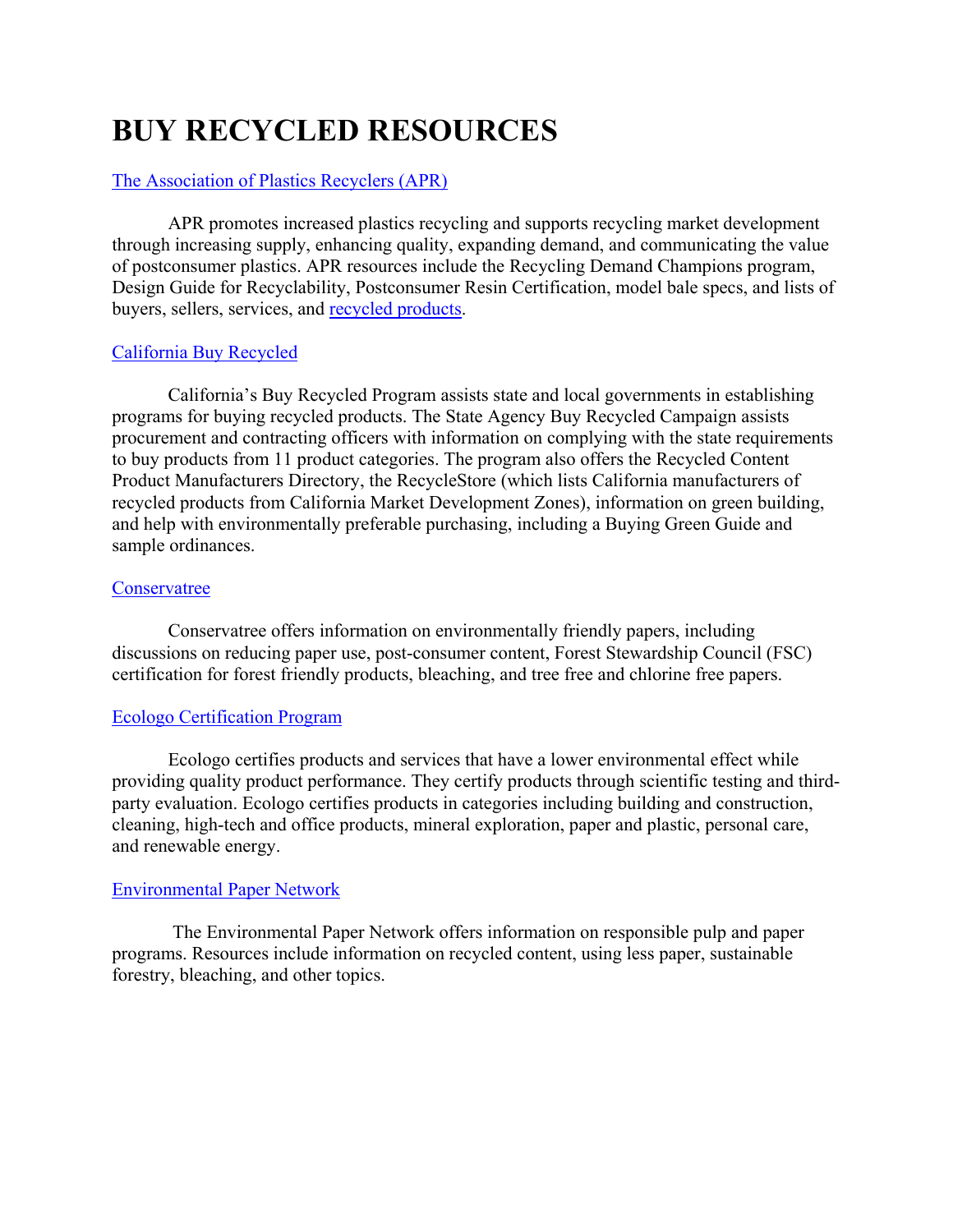#### [Environmental Protection Agency \(EPA\) Comprehensive Procurement Guideline Program](https://www.epa.gov/smm/comprehensive-procurement-guideline-cpg-program)

The Comprehensive Procurement Guideline (CPG) program encourages agencies to use products containing recovered materials. EPA has designated 61 products in eight categories. The program also includes Recovered Materials Advisory Notices (RMAN), which provide recommendations for recycled-content levels for various products. EPA also offers the CPG Product Supplier Directory and fact sheets on the product categories. While the guidelines' requirements apply to agencies using federal funds, state, local, and private organizations can use the guidelines to set standards to buy recycled products.

#### [EPA Recycled Content Tool](https://www.epa.gov/warm/recycled-content-recon-tool)

EPA's Recycled Content (ReCon) tool allows agencies to estimate environmental effects from manufacturing and purchasing materials with different levels of postconsumer recycled content.

## [Federal Executive Order 13834](https://www.govinfo.gov/content/pkg/FR-2018-05-22/pdf/2018-11101.pdf)

Signed on May 17, 2018, Federal Executive order 13834 directs federal agencies to manage their operations to optimize environmental performance and reduce waste. The executive order requires each agency to prioritize actions that reduce waste, cut costs, enhance the resilience of federal infrastructure and operations, and enable effective accomplishment of its mission. The order outlines goals that agencies must meet when implementing policy.

#### [Government Recycling Demand Champion Program](https://nerc.org/projects/government-recycling-demand-champions)

The Government Recycling Demand Champion Program, sponsored by the Northeast Recycling Council and the Association of Plastics Recyclers, encourages state, regional and local government agencies, including public and private schools, colleges, and universities, to buy products with postconsumer recycled content plastics. The program includes a list of plastic products that include postconsumer materials, vendors who sell these products, model specifications, as well as other resources to support buy recycled efforts.

#### [Green Seal](https://www.greenseal.org/)

Green Seal has developed 27 environmental leadership standards in more than 500 product categories. Green Seal offers information on their review process and listings of current certified products and services.

#### [General Services Administration \(GSA\)](https://www.gsa.gov/governmentwide-initiatives/sustainability/buy-green-products-services-and-vehicles/buy-green-products/recycled-content-products)

GSA offers information to federal buyers on requirements and policies for recycled content products, including the Resource Conservation and Recovery Act and the Federal Acquisition Regulation.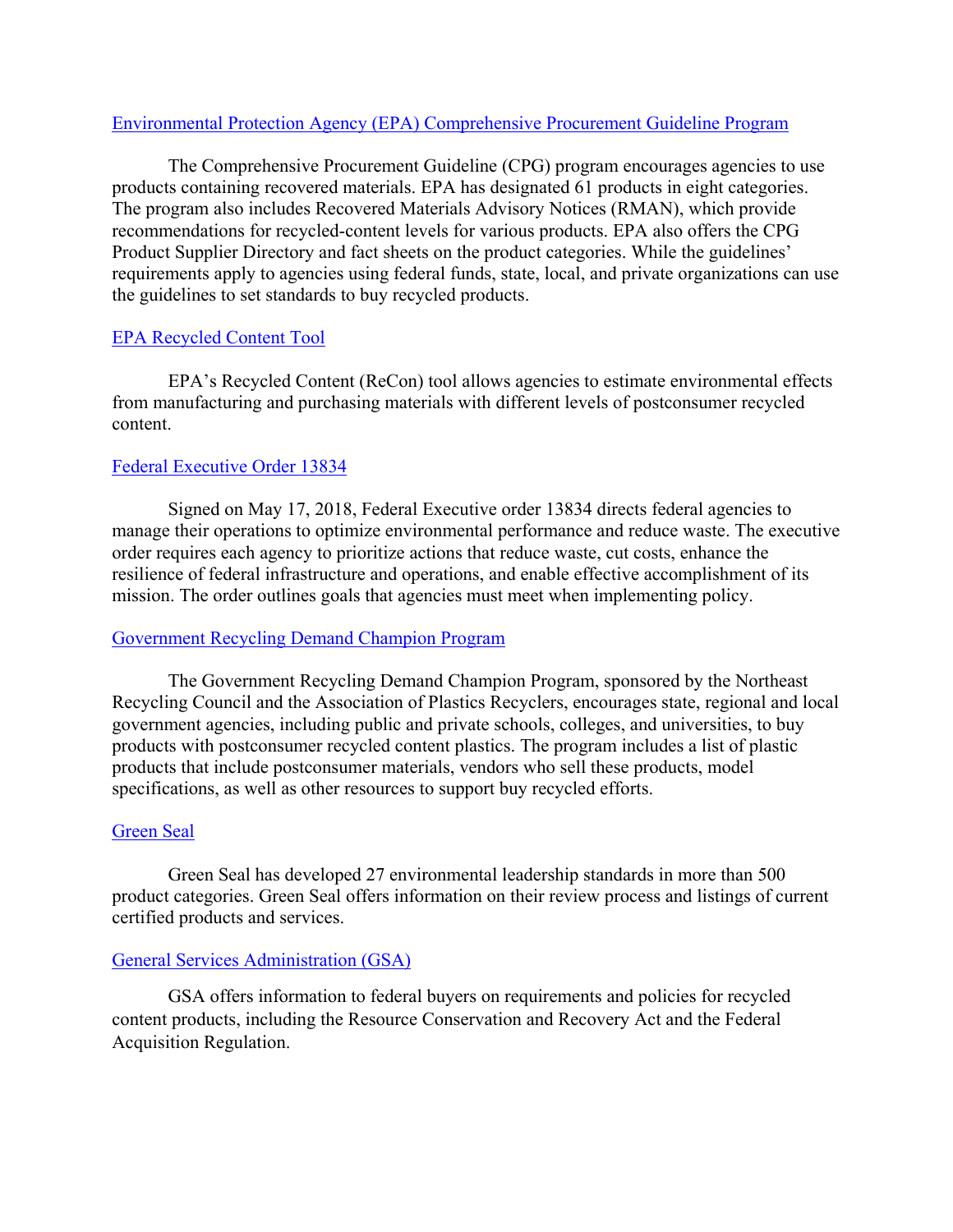## [King County, Washington Sustainable Purchasing](https://www.kingcounty.gov/depts/finance-business-operations/procurement/for-government/environmental-purchasing.aspx)

King County encourages agencies to buy goods and services with positive economic, social, and environmental effects through its sustainable purchasing program. The county provides information on ecolabels, reports, policies, and other resources. The county's Sustainable Purchasing Guide informs purchasers on products in the categories of construction, electronics, office products, operations and maintenance, and transportation.

# [Maryland Green Purchasing](https://dgs.maryland.gov/Pages/GreenPurchasing/index.aspx)

The Maryland Department of General Services (DGS) offers information on Maryland's green purchasing program, including specifications, a best practices manual, and annual reports.

# [Massachusetts Operational Services Division](https://www.mass.gov/orgs/operational-services-division)

Massachusetts offers a comprehensive listing of environmentally preferable products and services available on the Operational Service Division's statewide contracts.

- [Massachusetts Environmentally Preferable Products List](https://www.mass.gov/info-details/environmentally-preferable-products-index)
- [Massachusetts Environmentally Preferable Services List](https://www.mass.gov/info-details/environmentally-preferable-services-index)

# [National Association of State Purchasing Officials \(NASPO\)](https://www.naspo.org/green/index.html)

The NASPO Green Purchasing Guide gives buyers that are members an understanding of green purchasing and its benefits, recommended steps to implement a green purchasing program, and other resources.

# [Northeast Recycling Council \(NERC\)](http://www.nerc.org/)

NERC has several resources on buying recycled products, including:

- [A Roadmap to Buying Products with Recycled Content](https://nerc.org/documents/APR%20Champions/A%20Roadmap%20to%20Buying%20Products%20with%20Recycled%20Content.pdf)
- [Examples of Specifications for Purchasing Products with Post-Consumer Resin](https://nerc.org/documents/APR%20Champions/Specification-Examples-for-Purchasing-Products-with-Recycled-Content.pdf)

It also offers model specifications for the following products:

- [Model EPP Specs -](https://nerc.org/documents/EPP/Office%20Supplies/EPP%20Specs%20-%20Office%20Supplies.pdf) Office Supplies
- [Model EPP Specs -](https://nerc.org/documents/EPP/Paper/EPP%20Specs%20-%20Paper.pdf) Paper
- [Model EPP Specs -](https://nerc.org/documents/EPP/Toner%20Cartridges/EPP%20Specs%20-%20Toner%20Cartridges.pdf) Toner Cartridges
- [Model Procurement Specification for Plastic Drainage Pipes with PCR Content](https://nerc.org/documents/Model%20Procurement%20Specification%20for%20Plastic%20Drainage%20Pipes.pdf)

# [Office of Federal Sustainability](https://www.sustainability.gov/resources.html)

The Office of Federal Sustainability, Council on Environmental Quality (CEQ) guides agencies on meeting Executive Order 13834 requirements, including purchasing recycled products. CEQ offers guidance on tracking, best practices, and implementation.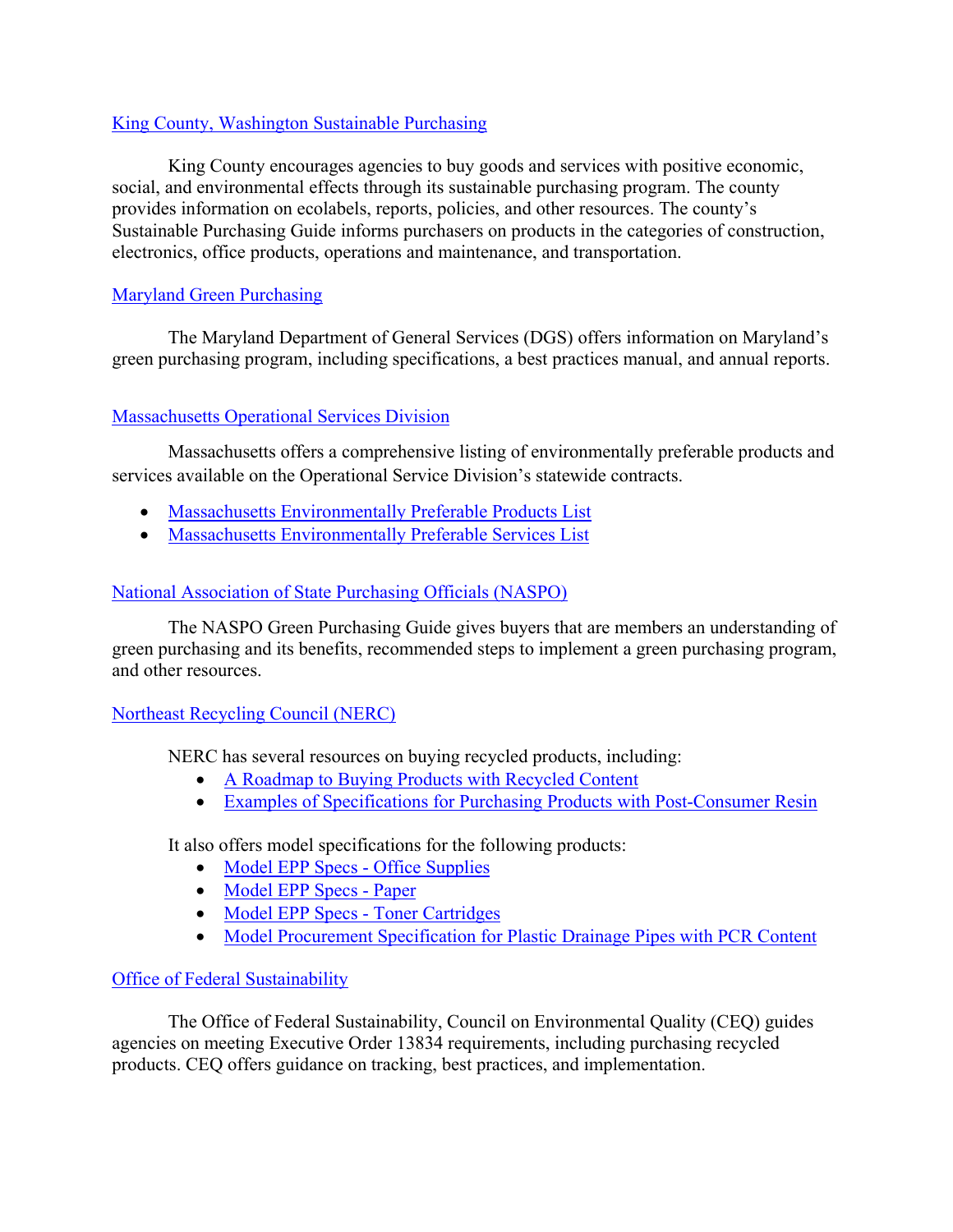#### [Paper Recycling Coalition](https://www.paperrecyclingcoalition.com/)

The Paper Recycling Coalition offers information on 100% recycled paperboard and containerboard, including companies that manufacture these products.

#### [Recycle More Plastic](https://recyclemoreplastic.org/buyrecycled)

The Buy Recycled Performance Meter lists recycled plastic products in apparel, accessories, household goods, personal care, home care, and more, including a list of companies that sell these products. The meter provides information on the percentage of postconsumer resin (PCR), the primary type of PCR used, recycled content certification, and whether the product includes multiple materials.

## [Recycled Products Cooperative](https://www.recycledproducts.org/) (RPC)

The RPC offers recycled paper and office supplies at reduced rates by buying in large volumes. RPC provides information on membership, available products, and how to buy the products.

## [Recycling Market Development Platform](https://www.circularityinaction.com/#homepage)

The Recycling Market Development Platform connects buyers with tools and resources for making sustainable decisions that stimulate a circular economy for recyclables. The platform includes information on quality feedstock, using recycled content, design for recycling, buying recycled products and recycle right.

#### [Remanufacturing Industries Council](http://www.remancouncil.org/) (RIC)

The RIC provides information on remanufactured products, including standards and certified companies. Remanufactured products are available for a variety of products, including aircraft components, automotive parts, electrical and electronic equipment, engines and components, medical equipment, office furniture, printing equipment and restaurant and foodservice equipment

#### [Responsible Purchasing Network](http://www.responsiblepurchasing.org/)

The Responsible Purchasing Network provides member buyers with procurement tools and resources designed to save money, conserve resources, reduce waste, and improve efficiency. The Best Practices Guides help member organizations practice green purchasing in multiple product categories.